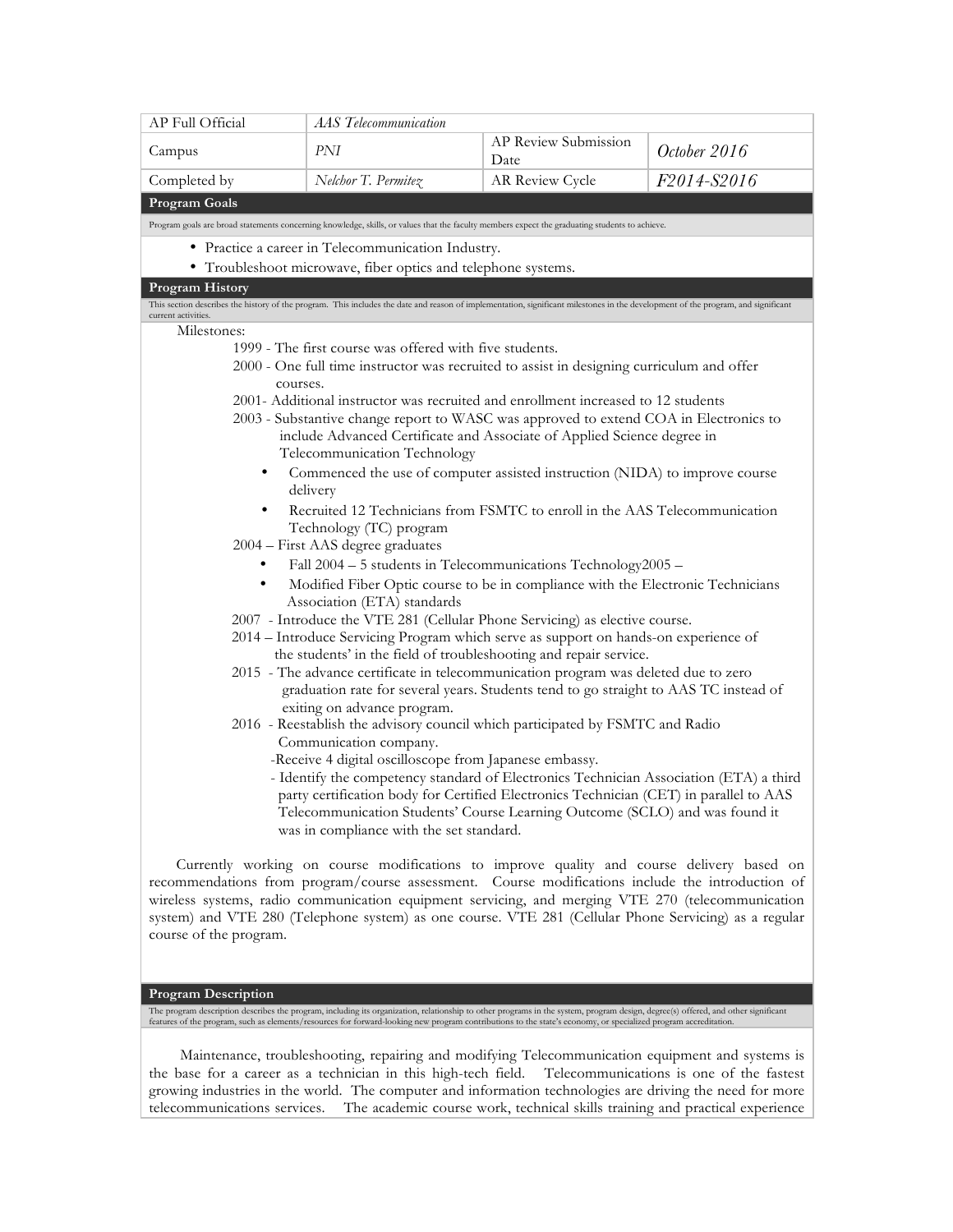available in this program prepare the student for positions within the industry. Training on and with the state of the art computer aided instruction system at COM-FSM will provide the technical edge needed in today's telecommunications industry. Embedded within the program are two separate exit points, Certificate of Achievement in Electronics Engineering Technology and the Associate of Applied Science in Telecommunication Technology.

## **Program Admission Requirements**

This section describes the requirements for admission into the program and other requisites. The program is structured to begin their course offerings at the certificate level (Certificate of Achievement in Electronic Engineering Technology). Therefore, the admission requirements for the program follow the same the admission requirements for all certificates of achievement programs as offered by the College in which students must complete high school education or equivalence to enter in the program.

Students must be admitted into degree programs based on the results of the College of Micronesia-FSM Entrance Exam (COMET) to further their studies into the Advanced Certificate and Associate of Applied Science degree. Students who are admitted into the programs as certificate bound status must change their status to degree bound by retaking and passing the COMET into the degree programs.

| a med ene programo as ceremeate sound sattas mast char                                                                                                                                    |
|-------------------------------------------------------------------------------------------------------------------------------------------------------------------------------------------|
| status to degree bound by retaking and passing the COMET into the degree programs.                                                                                                        |
| Program Certificate/Degree Requirements                                                                                                                                                   |
| This section specifies the requirements for obtaining a certificate/degree in the program, including specific courses, sequencing of courses, total credits, internships, practical, etc. |
| Associate of Applied Science in Telecommunication (AAS TC)                                                                                                                                |
|                                                                                                                                                                                           |
|                                                                                                                                                                                           |
| Mathematics (8 credits)                                                                                                                                                                   |
| MS 104 Technical Math I (4)                                                                                                                                                               |
| MS 106 Technical Math II (4)                                                                                                                                                              |
|                                                                                                                                                                                           |
| Computer Applications (3 credits)                                                                                                                                                         |
| CA 100 Computer Literacy (3)                                                                                                                                                              |
| Natural Science (4 credits)                                                                                                                                                               |
| Any Science with lab: [preferably SC130 Physical Science]                                                                                                                                 |
|                                                                                                                                                                                           |
|                                                                                                                                                                                           |
| VEE 103 Electronic Fundamentals I (3)                                                                                                                                                     |
| VSP 121 Industrial Safety (1.5)                                                                                                                                                           |
| VEE 100 Soldering and Mechanical Termination Techniques (1.5)                                                                                                                             |
| VEM 110 Workshop Fabrications (3)                                                                                                                                                         |
| VEE 104 Electronic Fundamentals II (4)                                                                                                                                                    |
| VEE 110 Discrete Devices I (3)                                                                                                                                                            |
| VEE 125 Electronic Circuits (3)                                                                                                                                                           |
| VEE 135 Digital Electronics I (3)                                                                                                                                                         |
|                                                                                                                                                                                           |
|                                                                                                                                                                                           |
| English (3 credits)                                                                                                                                                                       |
| EN 123 Technical Communications (3)                                                                                                                                                       |
|                                                                                                                                                                                           |
| VEE 230 Radio Communications (3)                                                                                                                                                          |
| VEE 235 Digital Electronics II (3)                                                                                                                                                        |
| VEE 240 Signal Processing (3)                                                                                                                                                             |
|                                                                                                                                                                                           |
| <b>Technical Elective (2)</b>                                                                                                                                                             |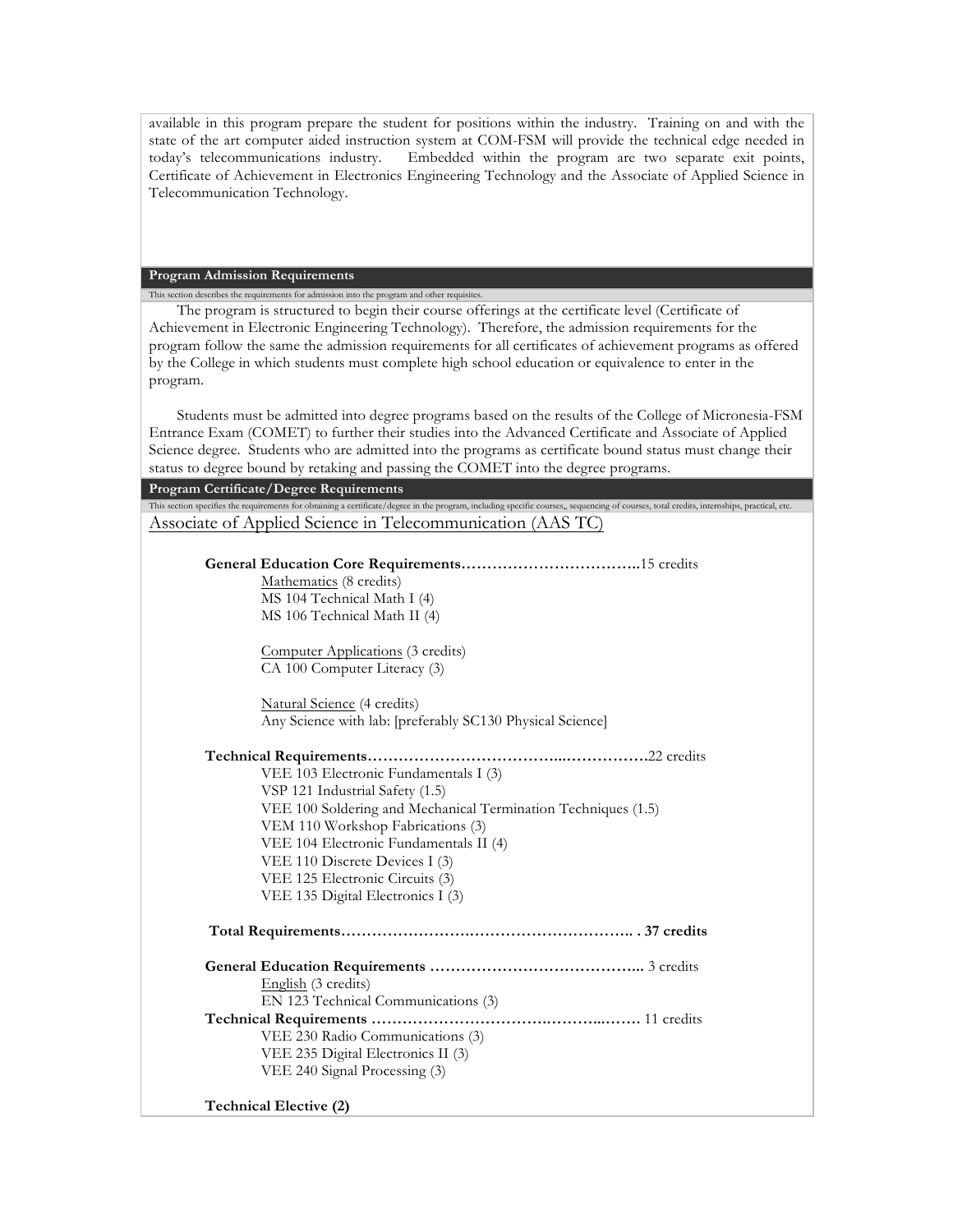|                                                                                                                                               | (Student may choose any technical course subject to approval by division)<br>VEE 250 Co-operative Education (2)<br>VTE 281 Cellular Phone Repairs (3) |                                                                                             |    |
|-----------------------------------------------------------------------------------------------------------------------------------------------|-------------------------------------------------------------------------------------------------------------------------------------------------------|---------------------------------------------------------------------------------------------|----|
|                                                                                                                                               |                                                                                                                                                       |                                                                                             |    |
| Humanities (3)                                                                                                                                |                                                                                                                                                       |                                                                                             |    |
|                                                                                                                                               | Any course in art, music, history, language, philosophy (3)                                                                                           |                                                                                             |    |
| Physical Education (1)                                                                                                                        | Any Physical Education course                                                                                                                         |                                                                                             |    |
|                                                                                                                                               | VTE 260 Microwaves (3)<br>VTE 261 Fiber Optics Installations (3)<br>VTE 270 Telecommunication Systems (3)<br>VTE 280 Telephone Systems (3)            |                                                                                             |    |
|                                                                                                                                               |                                                                                                                                                       |                                                                                             |    |
|                                                                                                                                               |                                                                                                                                                       |                                                                                             |    |
|                                                                                                                                               |                                                                                                                                                       |                                                                                             |    |
| <b>First Semester</b><br>VSP 121 Industrial Safety Electrical/Electronic 1.5<br>VEE 100 Soldering and Mechanical Termination Techniques . 1.5 | 17                                                                                                                                                    | <b>Second Semester</b>                                                                      | 17 |
|                                                                                                                                               | <b>Summer Session</b>                                                                                                                                 | 3                                                                                           |    |
|                                                                                                                                               | <b>37 Credits</b><br><b>Third Semester</b>                                                                                                            | Certificate of Achievement in Electronic Engineering Technology Total Requirement:<br>14/15 |    |
|                                                                                                                                               | <b>Fourth Semester</b><br>VTE 270 Telecommunication Systems3                                                                                          | 16<br>Associate of Applied Science in Telecommunication Technology Graduation               |    |
|                                                                                                                                               |                                                                                                                                                       |                                                                                             |    |
|                                                                                                                                               | Requirements: 67-68 Credits                                                                                                                           |                                                                                             |    |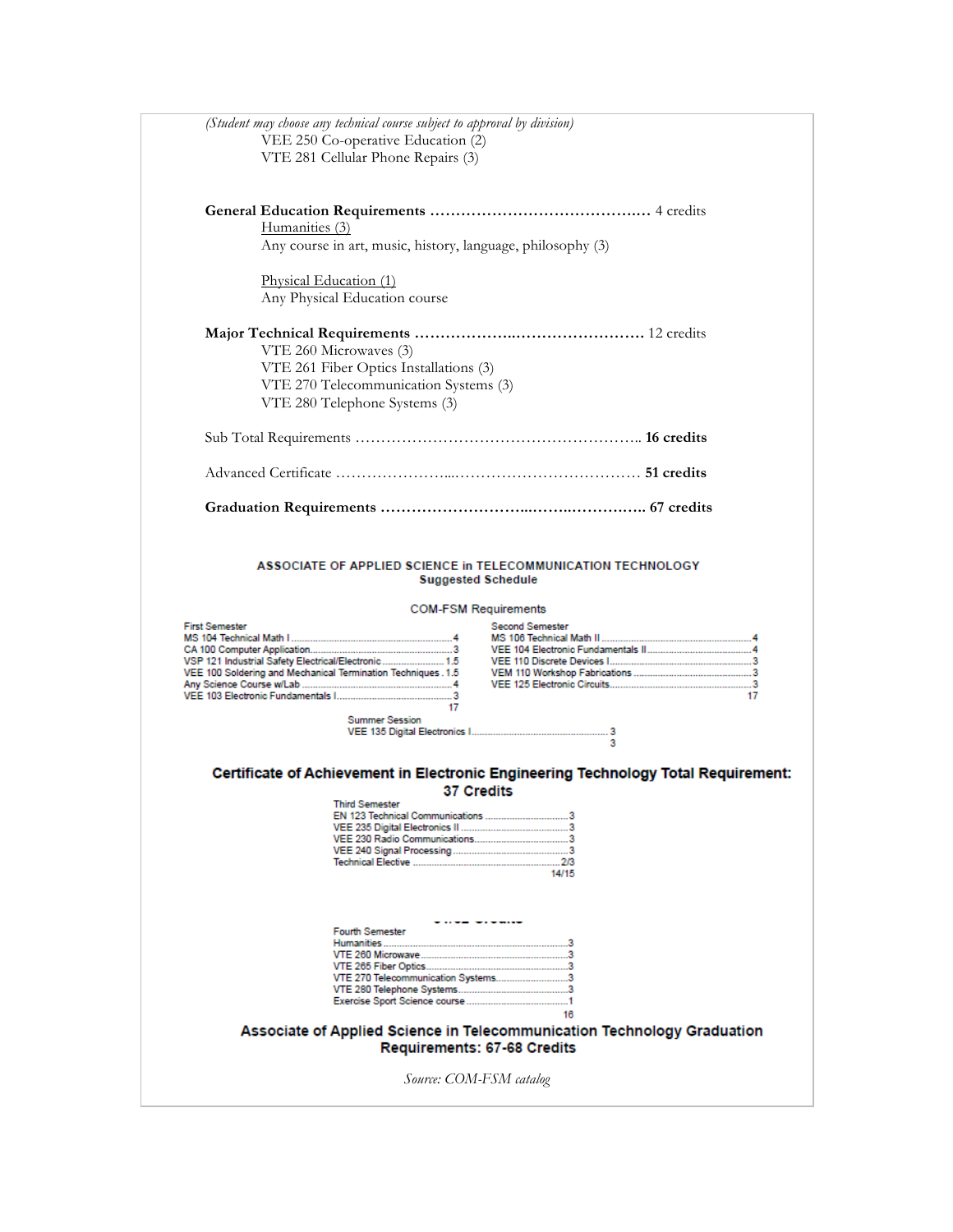#### **Program Courses and Enrollment**

This section lists courses offered in the program, including number of sections, course enrollment, section fill rates, and redundancy of courses across the institution.

| Course        | <b>Sections</b>          | Fall 14 | Spring<br>15 | <b>Fall 15</b> | Spring<br>16 | Fill rates | Redundancy |
|---------------|--------------------------|---------|--------------|----------------|--------------|------------|------------|
| <b>VEE230</b> | $\overline{\phantom{a}}$ |         |              | 10             |              | $56.7\%$   | None       |
| <b>VEE250</b> | $\overline{2}$           |         | 20           | 10             |              | 100%       | None       |
| <b>VTE260</b> | 2                        | 16      |              |                | 16           | $106.67\%$ | None       |
| <b>VTE261</b> |                          | 16      | 6            |                | 12           | 75.56%     | None       |
| <b>VTE270</b> | $\overline{2}$           | 12      |              |                | 16           | $93.33\%$  | None       |
| <b>VTE280</b> | $\overline{2}$           | 14      |              |                | 16           | 100%       | None       |
| <b>VTE281</b> | $\mathcal{P}$            |         | 12           |                | 9            | 70%        | None       |

 The table shows the courses for AAS TC program. The number of each student per course every semester and they only form 1 section for each course at Pohnpei campus. *Source COM-FSM website IRPO data.*

#### **Program Faculty**

This section reports the faculty of the program, including full-time and part-time faculty. The degrees held and rank are provided for the full-time and part-time faculty. Finally, provide the faculty student ratio for the program. Full time faculty

- 1. Nelchor Permitez Professor BSIE major in Electronics MIST, Philippines Master of Education (M.Ed.) major in Educational management MIST, Philippines Doctor of Education (Ed.D.) major in Educational management, EARIST, Philippines
- 2. Gardner Edgar Division Chairman, Assistant professor BS in Technology, Texas University
- 3. Danilo Ibarrola Instructor BSIE major in Electronics MIST, Philippines Master of Technical Education (MTed.) major in Electronics MIST, Philippines

Faculty to student ratio: 1:15

### **Program Indicators**

This section provides the data for analyzing the extent to which the program has achieved the established outcomes and criteria. This is the most important part of the program review. The data that will be collected and evaluated are the following:

#### **Student Course Learning Assessment** (SCLO) Summary.

 The table shows the summary of Telecommunication SCLO from Fall14, Spring 15, Fall 15 and Spring 16 which includes the number of students took and pass the CLO of each courses. The target column shows that all CLO's of the courses for AAS Telecommunication were met.

 **Target:** Students should be able to score 70% or higher on the CLO assessment.  **N:** Number of students.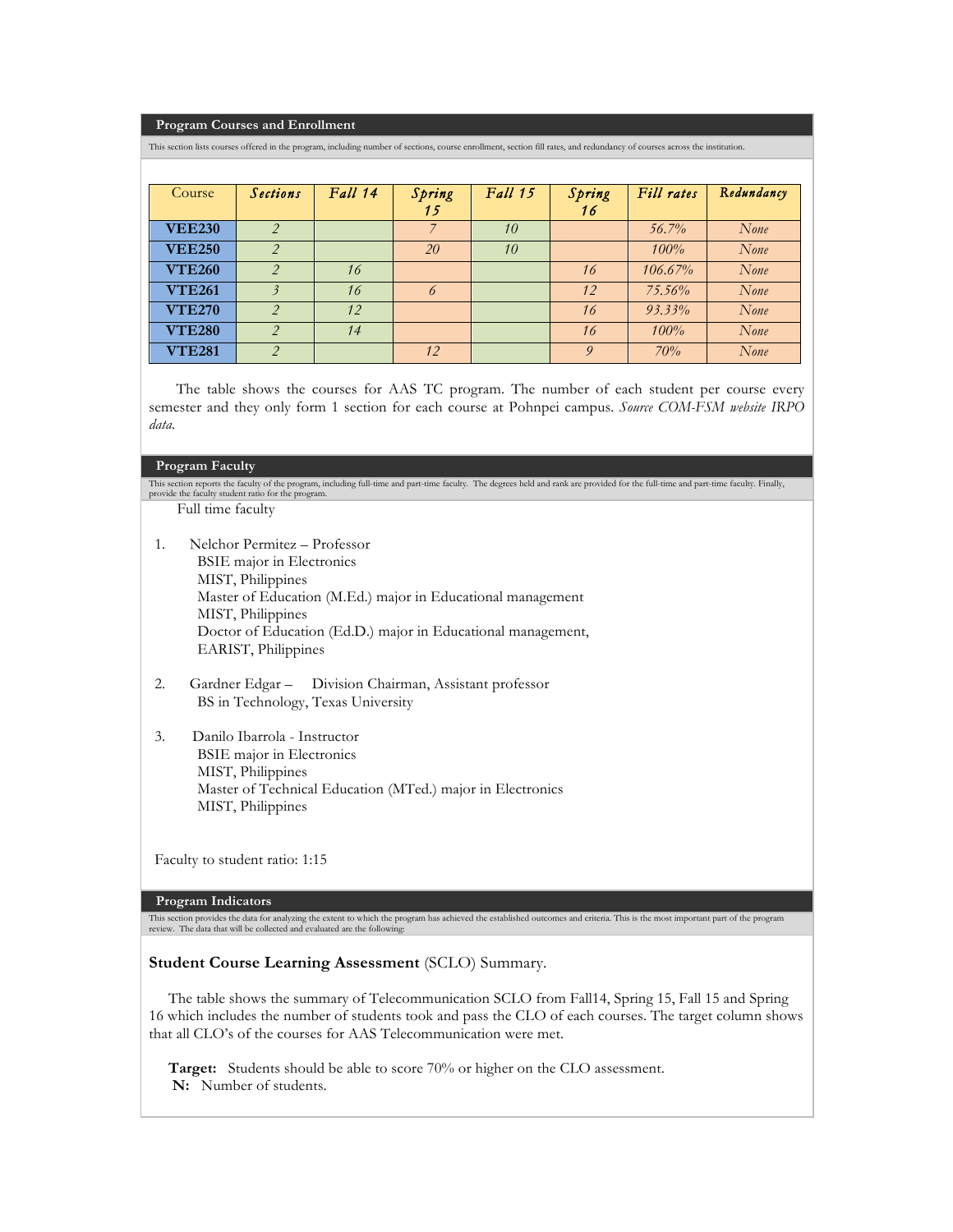| Course / CLO                                      | Fall 14<br>Pass            | Target<br>Met<br>(Y/N)  | Spring<br>15<br>Pass             | <b>Target</b><br>Met<br>(Y/N) | Fall 15<br>Pass | <b>Target</b><br>Met<br>(Y/N) | Spring<br>16<br>Pass       | Target<br>Met<br>(Y/N)  |
|---------------------------------------------------|----------------------------|-------------------------|----------------------------------|-------------------------------|-----------------|-------------------------------|----------------------------|-------------------------|
| VEE 230 (Radio                                    | $N=0$                      |                         | $N=7$                            |                               | $N=10$          |                               | $N=0$                      |                         |
| Communication                                     |                            |                         |                                  |                               |                 |                               |                            |                         |
| CLO1                                              |                            |                         | (7)100<br>$\sqrt[0]{_{0}}$       | $\overline{Y}$                | (10)100%        | $\overline{Y}$                |                            |                         |
| CLO2                                              |                            |                         | (6)86%                           | $\overline{Y}$                | (10)100%        | Y                             |                            |                         |
| CLO3                                              |                            |                         | (6)86%                           | $\overline{Y}$                | (10)100%        | $\overline{\mathbf{Y}}$       |                            |                         |
| CLO4                                              |                            |                         | (6)86%                           | $\overline{Y}$                | (10)100%        | $\mathbf Y$                   |                            |                         |
| CLO5                                              |                            |                         | (7)100<br>$\frac{0}{0}$          | $\rm Y$                       | (10)100%        | $\rm Y$                       |                            |                         |
| CLO6                                              |                            |                         | (7)100<br>$\frac{0}{0}$          | $\overline{Y}$                | (10)100%        | $\overline{Y}$                |                            |                         |
|                                                   |                            |                         |                                  |                               |                 |                               |                            |                         |
| <b>VTE 260</b><br>(Microwave)                     | $N=17$                     |                         | $N=0$                            |                               | $N=0$           |                               | $N=16$                     |                         |
| CLO1                                              | (14)88%                    | $\overline{Y}$          |                                  |                               |                 |                               | (16)100<br>$\frac{0}{0}$   | $\overline{Y}$          |
| CLO2                                              | (14)88%                    | $\overline{Y}$          |                                  |                               |                 |                               | (16)100<br>$\frac{0}{0}$   | $\overline{Y}$          |
| CLO3                                              | (16)94%                    | $\overline{Y}$          |                                  |                               |                 |                               | (16)100<br>$\sqrt[0]{\!0}$ | $\overline{Y}$          |
| CLO4                                              | (16)94%                    | $\overline{\mathbf{Y}}$ |                                  |                               |                 |                               | (16)100<br>$\sqrt[0]{\!0}$ | $\overline{Y}$          |
| CLO5                                              | (14)88%                    | $\overline{\mathbf{Y}}$ |                                  |                               |                 |                               | (16)100<br>$\frac{0}{0}$   | $\overline{Y}$          |
| CLO6                                              | (14)88%                    | $\rm Y$                 |                                  |                               |                 |                               | (16)100<br>$\frac{0}{0}$   | $\overline{Y}$          |
|                                                   |                            |                         |                                  |                               |                 |                               |                            |                         |
| VTE 261 (Fiber<br>Optics<br>Installation)         | $N=12$                     |                         | $N=6$                            |                               | $N=0$           |                               | $N=12$                     |                         |
| CLO1                                              | (12)100<br>$\sqrt[0]{\!0}$ | $\overline{Y}$          | (6)100<br>$\frac{0}{0}$          | $\overline{Y}$                |                 |                               | (12)100<br>$\sqrt[0]{\!0}$ | $\overline{Y}$          |
| ${\rm CLO2}$                                      | (12)100<br>$\frac{0}{0}$   | $\overline{\mathbf{Y}}$ | (6)100<br>$\frac{0}{0}$          | $\overline{Y}$                |                 |                               | (12)100<br>$\sqrt[0]{0}$   | $\overline{\mathbf{Y}}$ |
| CLO <sub>3</sub>                                  | (12)100<br>$\sqrt[0]{\!0}$ | $\overline{Y}$          | $\sqrt{(6)100}$<br>$\frac{0}{0}$ | $\overline{Y}$                |                 |                               | (12)100<br>$\sqrt[0]{\!0}$ | $\overline{Y}$          |
| CLO4                                              | (12)100<br>$\frac{0}{0}$   | $\overline{Y}$          | (6)100<br>$\sqrt[0]{\!0}$        | $\overline{Y}$                |                 |                               | (12)100<br>$\frac{0}{0}$   | $\overline{Y}$          |
| CLO5                                              | (12)100<br>$\sqrt[0]{\!0}$ | $\mathbf Y$             | (6)100<br>$\sqrt[0]{\!0}$        | $\mathbf Y$                   |                 |                               | (12)100<br>$\sqrt[0]{\!0}$ | $\overline{\mathbf{Y}}$ |
| CLO6                                              | (12)100<br>$\sqrt[0]{\!0}$ | $\mathbf Y$             | (6)100<br>$\frac{0}{0}$          | $\overline{Y}$                |                 |                               | (12)100<br>$\frac{0}{0}$   | $\overline{Y}$          |
|                                                   |                            |                         |                                  |                               |                 |                               |                            |                         |
| <b>VTE 270</b><br>(Telecommunic<br>ation Systems) | $N=12$                     |                         | ${\cal N}{=}0$                   |                               | $N=0$           |                               | $N=16$                     |                         |
| CLO1                                              | (12)100<br>$\frac{0}{0}$   | Y                       |                                  |                               |                 |                               | (16)100<br>$\frac{0}{0}$   | Y                       |
| CLO2                                              | (12)100                    | $\overline{\mathbf{Y}}$ |                                  |                               |                 |                               | (16)100                    | $\overline{Y}$          |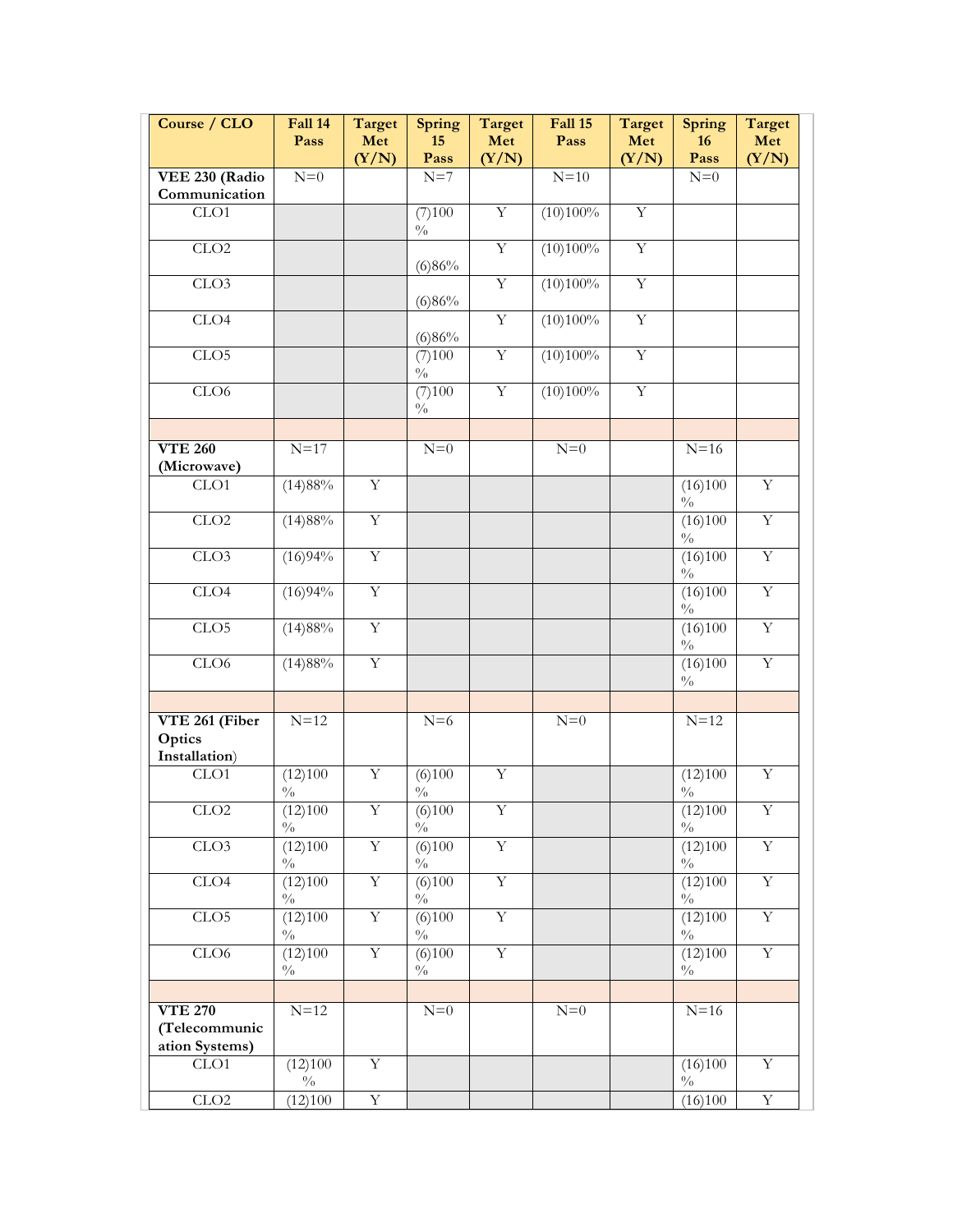|                                                         | $\sqrt[0]{\!0}$             |                         |                             |                |        |                         | $\sqrt[0]{0}$               |                         |
|---------------------------------------------------------|-----------------------------|-------------------------|-----------------------------|----------------|--------|-------------------------|-----------------------------|-------------------------|
| CLO3                                                    | (12)100<br>$\frac{0}{0}$    | $\overline{Y}$          |                             |                |        |                         | (16)100<br>$\sqrt[0]{\!0}$  | $\mathbf Y$             |
| CLO4                                                    | (11)92%                     | $\mathbf Y$             |                             |                |        |                         | (16)100<br>$\sqrt[0]{\!0}$  | $\mathbf Y$             |
| CLO5                                                    | (11)92%                     | $\overline{\textbf{Y}}$ |                             |                |        |                         | (16)100<br>$\sqrt[0]{\!0}$  | $\overline{Y}$          |
|                                                         |                             |                         |                             |                |        |                         |                             |                         |
| <b>VTE 280</b><br>(Telephone<br>Systems)                | $N=14$                      |                         | $N=0$                       |                | $N=0$  |                         | $N=16$                      |                         |
| CLO1                                                    | (13)93%                     | $\overline{Y}$          |                             |                |        |                         | (16)100<br>$\sqrt[0]{0}$    | $\overline{Y}$          |
| CLO2                                                    | (14)100<br>$\frac{0}{0}$    | $\overline{Y}$          |                             |                |        |                         | (16)100<br>$\frac{0}{0}$    | $\overline{\textbf{Y}}$ |
| CLO3                                                    | (14)100<br>$\sqrt[0]{\!}_0$ | $\overline{Y}$          |                             |                |        |                         | (16)100<br>$\sqrt[0]{\!0}$  | $\overline{Y}$          |
| CLO4                                                    | (13)93%                     | $\overline{Y}$          |                             |                |        |                         | (16)100<br>$\frac{0}{0}$    | $\overline{\textbf{Y}}$ |
| CLO <sub>5</sub>                                        | (13)93%                     | $\mathbf Y$             |                             |                |        |                         | (16)100<br>$\sqrt[0]{\!0}$  | $\mathbf Y$             |
|                                                         |                             |                         |                             |                |        |                         |                             |                         |
| <b>VTE 281 (</b><br><b>Cellular Phone</b><br>Servicing) | $N=0$                       |                         | $N=12$                      |                | $N=0$  |                         | $N=9$                       |                         |
| CLO1                                                    |                             |                         | (12)100<br>$\frac{0}{0}$    | $\mathbf Y$    |        |                         | (9)<br>$100\%$              | Y                       |
| CLO2                                                    |                             |                         | (12)100<br>$\sqrt[0]{_{0}}$ | $\mathbf Y$    |        |                         | (9)<br>$100\%$              | $\overline{Y}$          |
| CLO3                                                    |                             |                         | (12)100<br>$\frac{0}{0}$    | $\overline{Y}$ |        |                         | $\overline{(9)}$<br>$100\%$ | $\overline{\textbf{Y}}$ |
| CLO4                                                    |                             |                         | (12)100<br>$\frac{0}{0}$    | $\overline{Y}$ |        |                         | (9)<br>$100\%$              | $\overline{Y}$          |
| CLO5                                                    |                             |                         | (12)100<br>$\frac{0}{0}$    | $\overline{Y}$ |        |                         | $\overline{(9)}$<br>$100\%$ | $\overline{\textbf{Y}}$ |
| CLO6                                                    |                             |                         | (12)100<br>$\frac{0}{0}$    | $\overline{Y}$ |        |                         | $\overline{(9)}$<br>$100\%$ | $\overline{Y}$          |
|                                                         |                             |                         |                             |                |        |                         |                             |                         |
| <b>VEE 250</b><br>(Cooperative<br>Education)            |                             |                         | $N=20$                      |                | $N=10$ |                         | ${\cal N}{=}0$              |                         |
| CLO1                                                    |                             |                         | (16)80%                     | $\mathbf Y$    | (7)70% | $\overline{\mathbf{Y}}$ |                             |                         |
| CLO2                                                    |                             |                         | (15)75%                     | $\overline{Y}$ | (7)70% | $\overline{Y}$          |                             |                         |
| CLO3                                                    |                             |                         | (16)80%                     | $\overline{Y}$ | (7)70% | $\overline{Y}$          |                             |                         |
| CLO4                                                    |                             |                         | (16)80%                     | $\mathbf Y$    | (7)70% | $\overline{\textbf{Y}}$ |                             |                         |

 Base on the summary of result for each courses offered in AAS TC from F2014 – S2016 met the projected 70% target set on each course outcome.

# **Assessment of Program Student Learning Outcomes (PSLO)** Summary**.**

AAS telecommunication measures PSLO five (5) and six (6) outcomes since PSLO one to four have a separate assessment which belong to CA Electronics Engineering Program. The result from Fall 2014, Spring 2015, Fall 2015 and Spring 2016 are shown in the table below.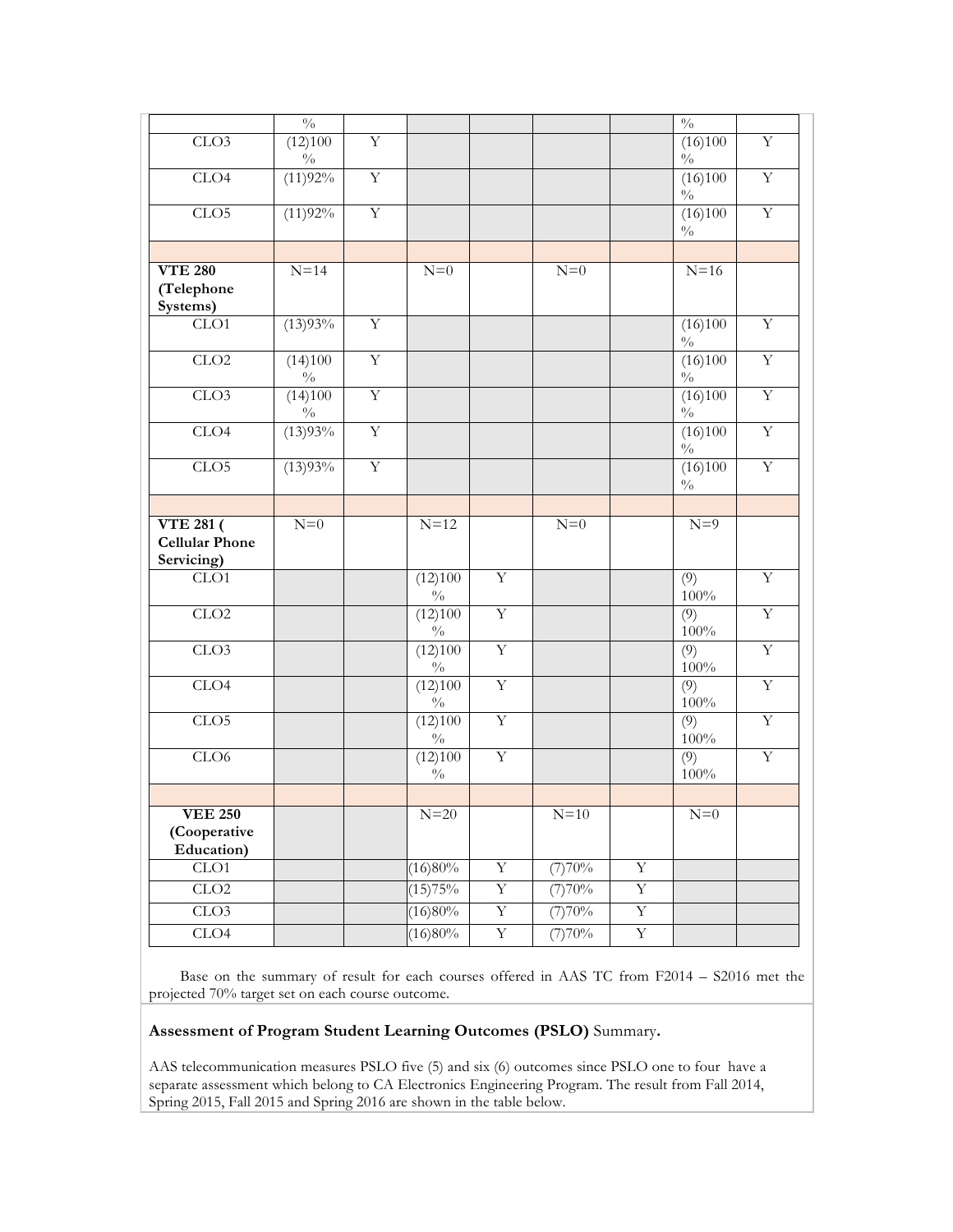according to the set target percentage. **Program Student Learning Outcome Assessmen t Strategy Target Fall 2014 Result / Target Met (Y/N) Spring 2015 Result/ Target Met**   $(Y/N)$ **Fall 2015 Result / Target Met (Y/N) Spring 2016 Result / Target Met (Y/N)** 5. Practice a career in telecommunicatio n industry. In VEE 250, student will spend 60 hrs. of training at the industry partner workplace. Student is expected to follow the workplace policy and apply their learn skills at the workplace through the supervision of site supervisor using a rubric with the collaboratio n of the course instructor. In VTE 281, student should repair various trouble of cellular telephone relating to hardware and software issue. The student will be assess using a using a rubric 70% passing rate on the assess ment. 80% of the students pass the assessment. Target met:(Y) 100% of the students pass the assessment. Target met:(Y) 70% of the students pass the assessment. Target met:(Y) Not Offered | 100% of the students pass the assessment. Target met:(Y)

VEE 230, VEE 250, VTE 260, VTE 261, VTE 270, VTE 280 and VTE 281 assessment result were met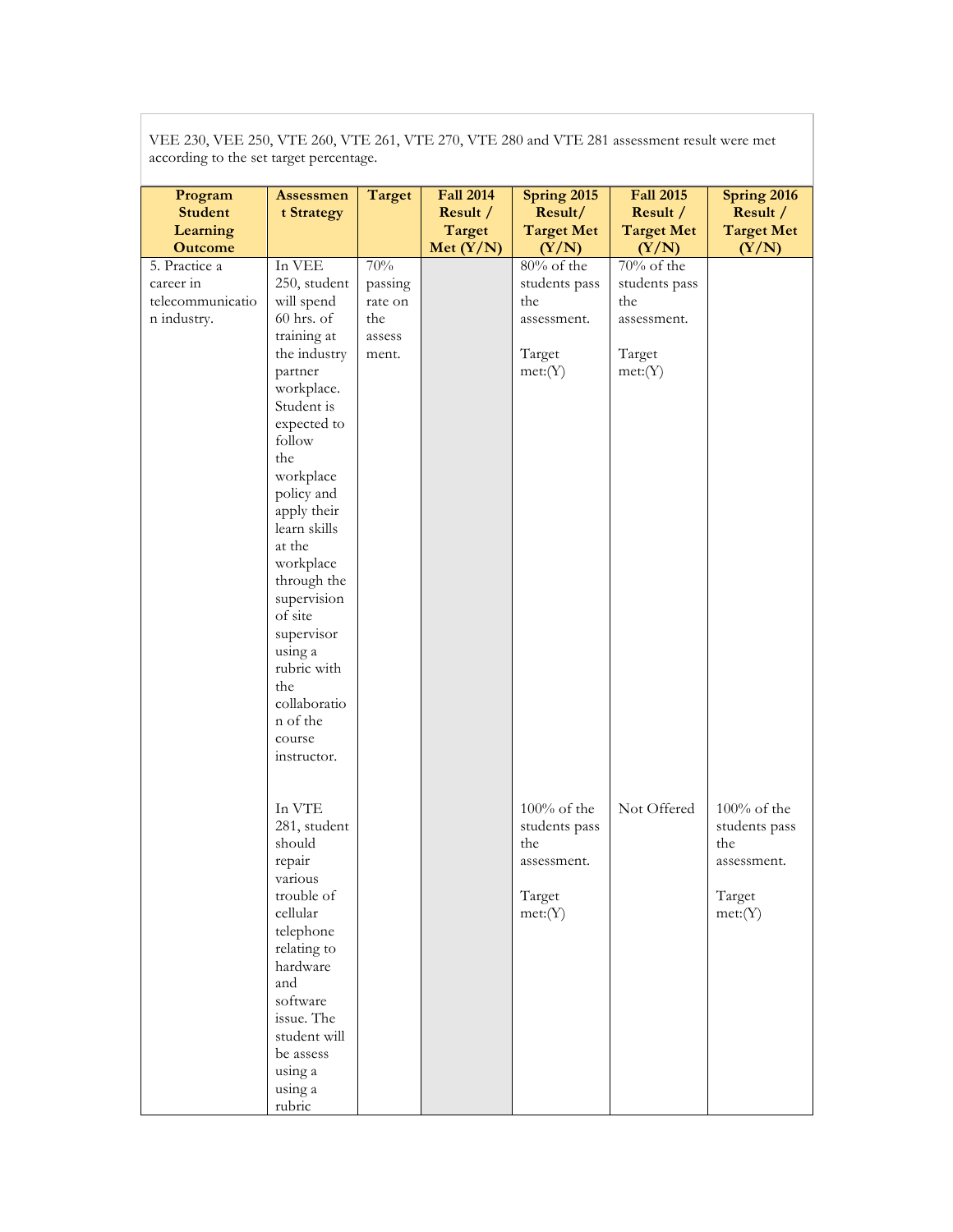| 6. Troubleshoot<br>microwave, fiber<br>optics, radio<br>communication<br>and telephone<br>system. | Given a<br>microwave<br>system,<br>fiber optic<br>cable and<br>defective<br>telephone<br>and cellular<br>phone set<br>the student<br>will<br>service,<br>troubleshoo<br>t and repair<br>the system.<br>The student<br>will be<br>assess using<br>a using a<br>rubric | $70\%$<br>passing<br>rate on<br>the<br>assess<br>ment. | $100\%$ of<br>the students<br>pass the<br>assessment<br>(VTE260.<br>VTE261,<br>VTE270,<br><b>VTE280,</b><br>VTE281).<br>Target<br>met:(Y)                                                        |                                  | the<br>assessment<br>(VTE230)<br>and<br>VTE261). | $100\%$ of the<br>students pass<br>Target met:(Y) | the      | $100\%$ of the<br>students pass<br>assessment<br>(VTE230).<br>Target met: $(Y)$ |                      |  |                                                                     |
|---------------------------------------------------------------------------------------------------|----------------------------------------------------------------------------------------------------------------------------------------------------------------------------------------------------------------------------------------------------------------------|--------------------------------------------------------|--------------------------------------------------------------------------------------------------------------------------------------------------------------------------------------------------|----------------------------------|--------------------------------------------------|---------------------------------------------------|----------|---------------------------------------------------------------------------------|----------------------|--|---------------------------------------------------------------------|
|                                                                                                   |                                                                                                                                                                                                                                                                      |                                                        |                                                                                                                                                                                                  |                                  |                                                  |                                                   |          |                                                                                 |                      |  |                                                                     |
|                                                                                                   |                                                                                                                                                                                                                                                                      |                                                        |                                                                                                                                                                                                  |                                  | Fa14                                             |                                                   |          |                                                                                 | Fa15                 |  |                                                                     |
|                                                                                                   |                                                                                                                                                                                                                                                                      |                                                        | Number<br>of<br>students                                                                                                                                                                         |                                  | Sp15<br>$\overline{33}$<br>46                    |                                                   |          |                                                                                 | 38                   |  | SP16<br>36 <sub>2</sub>                                             |
| Program enrollment (historical                                                                    |                                                                                                                                                                                                                                                                      |                                                        |                                                                                                                                                                                                  |                                  |                                                  |                                                   |          |                                                                                 |                      |  |                                                                     |
| enrollment patterns, student credits<br>by major)                                                 |                                                                                                                                                                                                                                                                      |                                                        | Number<br>of credits                                                                                                                                                                             |                                  | 501                                              | 359                                               |          |                                                                                 | 413                  |  | 392                                                                 |
|                                                                                                   |                                                                                                                                                                                                                                                                      |                                                        | number of credits for each semester for the AY 2014-2016 fall and<br>spring semester. Source COM-FSM website IRPO data.                                                                          |                                  |                                                  |                                                   |          |                                                                                 |                      |  | The table shows the number of students, average credit enrolled and |
|                                                                                                   |                                                                                                                                                                                                                                                                      |                                                        | AAS TC Program section, enrollment ratio and average class size<br>system wide.                                                                                                                  |                                  |                                                  |                                                   |          |                                                                                 |                      |  |                                                                     |
|                                                                                                   |                                                                                                                                                                                                                                                                      |                                                        |                                                                                                                                                                                                  | Section                          |                                                  | Enroll<br>Max                                     | Enrolled |                                                                                 | Ave<br>Class<br>Size |  | Section<br>Ratio                                                    |
|                                                                                                   |                                                                                                                                                                                                                                                                      |                                                        | Fall 14                                                                                                                                                                                          | $\overline{4}$                   |                                                  | 60                                                | 46       |                                                                                 | 11.5                 |  | 77%                                                                 |
| Average class size                                                                                |                                                                                                                                                                                                                                                                      |                                                        | Spring 15<br>Fall 15                                                                                                                                                                             | $\overline{4}$<br>$\overline{2}$ |                                                  | 60<br>30                                          | 33<br>38 |                                                                                 | 8.25<br>19           |  | 55%<br>127%                                                         |
|                                                                                                   |                                                                                                                                                                                                                                                                      |                                                        | Spring 16                                                                                                                                                                                        | 5                                |                                                  | 75                                                | 36       |                                                                                 | 7.2                  |  | 48%                                                                 |
|                                                                                                   |                                                                                                                                                                                                                                                                      |                                                        | The table shows the AAT TC data for AY 2014-2016 fall-spring<br>semester, section, enrollment maximum, enrollment, enrollment<br>ratio and average class size. Source COM-FSM website IRPO data. |                                  |                                                  |                                                   |          |                                                                                 |                      |  |                                                                     |
| Course completion rate                                                                            |                                                                                                                                                                                                                                                                      |                                                        | Course completion rate AAS TC.                                                                                                                                                                   |                                  |                                                  |                                                   |          |                                                                                 |                      |  |                                                                     |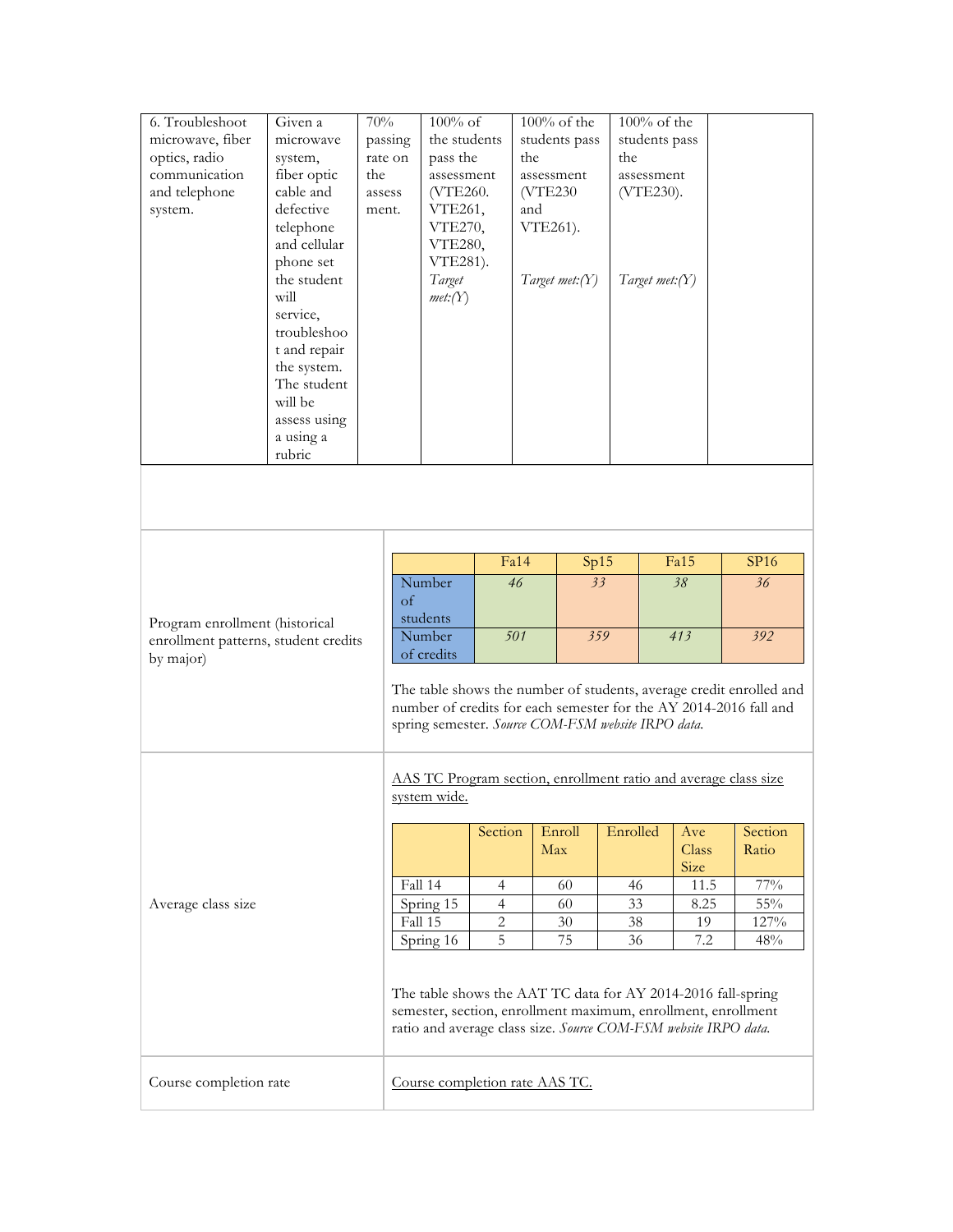|                                                                                                                                                                           |                                                                                                                                                                                                                                                                                    | Withdraw      |                                | ABC    | $W\%$                         | CC%                                |  | Enrolled                        |  |
|---------------------------------------------------------------------------------------------------------------------------------------------------------------------------|------------------------------------------------------------------------------------------------------------------------------------------------------------------------------------------------------------------------------------------------------------------------------------|---------------|--------------------------------|--------|-------------------------------|------------------------------------|--|---------------------------------|--|
|                                                                                                                                                                           |                                                                                                                                                                                                                                                                                    |               |                                | or P   |                               |                                    |  |                                 |  |
|                                                                                                                                                                           | Fall 14                                                                                                                                                                                                                                                                            | 1             |                                | 55     | 1.8%                          | 98.2%                              |  | 56                              |  |
|                                                                                                                                                                           | Spring 15                                                                                                                                                                                                                                                                          | 3             |                                | 45     | 6.7%                          | 93.8%                              |  | 48                              |  |
|                                                                                                                                                                           | Fall 15                                                                                                                                                                                                                                                                            | 1             |                                | 20     | $5\%$                         | $90.2\%$                           |  | 21                              |  |
|                                                                                                                                                                           | Spring 16                                                                                                                                                                                                                                                                          | 1             |                                | 69     | $1.4\%$                       | $98.5\%$                           |  | 70                              |  |
|                                                                                                                                                                           | The table shows the AAS TC AY 2014-2016 fall to fall semester,<br>number of students for each semester, ABC or Pass percentage,<br>ABCD or P % and the withdrawal percentage. Source COM-FSM<br>website IRPO data.                                                                 |               |                                |        |                               |                                    |  |                                 |  |
|                                                                                                                                                                           | The Persistence rate of AAS TC.                                                                                                                                                                                                                                                    |               |                                |        |                               |                                    |  |                                 |  |
|                                                                                                                                                                           | Major                                                                                                                                                                                                                                                                              | Degree        | <b>New</b><br>FT<br>Fall<br>14 |        | Persisted<br>Sp <sub>15</sub> | Retained<br>Fall 15                |  | Persistence<br>Sp <sub>15</sub> |  |
| Student persistence rate (semester to<br>semester)                                                                                                                        | <b>TC</b>                                                                                                                                                                                                                                                                          | AAS           | $\mathfrak{Z}$                 |        | $\overline{2}$                | $\mathbf{2}$                       |  | 66.7                            |  |
| The table shows the AAS TC persistence rate from Fall 2014 to<br>Spring 2015 is 100%.<br>Source COM-FSM website IRPO data.<br>The Retention rate of AAS TC for two years. |                                                                                                                                                                                                                                                                                    |               |                                |        |                               |                                    |  |                                 |  |
|                                                                                                                                                                           | Fall 2014 FTFT cohort Retained Fall 2015                                                                                                                                                                                                                                           |               |                                |        |                               |                                    |  |                                 |  |
|                                                                                                                                                                           | Major                                                                                                                                                                                                                                                                              | Degree        |                                | Cohort |                               | F15<br>returned                    |  | Retention<br>Rate               |  |
|                                                                                                                                                                           | TC                                                                                                                                                                                                                                                                                 | AAS           |                                |        | $\overline{\mathbf{3}}$       | 2                                  |  | 66.7%                           |  |
| Student retention rate (Fall-to-Fall<br>for two-year programs; Fall-to-<br>Spring for one-year programs)                                                                  | Fall 2014 Cohort New Students All returning in Fall 2015<br>Major<br>TC                                                                                                                                                                                                            | Degree<br>AAS |                                |        | <b>Fall 2014</b><br>3         | <b>Fall 2015</b><br>$\overline{2}$ |  | Retention<br>Rate<br>66.7%      |  |
| Success rates on licensing or<br>certification exams (CTE, TP,<br>Nursing, etc)                                                                                           | The table shows the AAS TC retention rate for fall 2014 to fall 2015<br>is 66.7% and on fall 2014 to spring 2015 is 66.7%.<br>Source COM-FSM website IRPO data.<br>One student become certified technician by the US military assigned<br>to the maintenance of Apache helicopter. |               |                                |        |                               |                                    |  |                                 |  |
| Graduation rate based on yearly                                                                                                                                           |                                                                                                                                                                                                                                                                                    |               |                                |        |                               |                                    |  |                                 |  |
| number                                                                                                                                                                    | Graduation rate of AAS TC Pohnpei Campus.                                                                                                                                                                                                                                          |               |                                |        |                               |                                    |  |                                 |  |
|                                                                                                                                                                           |                                                                                                                                                                                                                                                                                    | Fa14          |                                |        | Sp15                          | Fa15                               |  | <b>SP16</b>                     |  |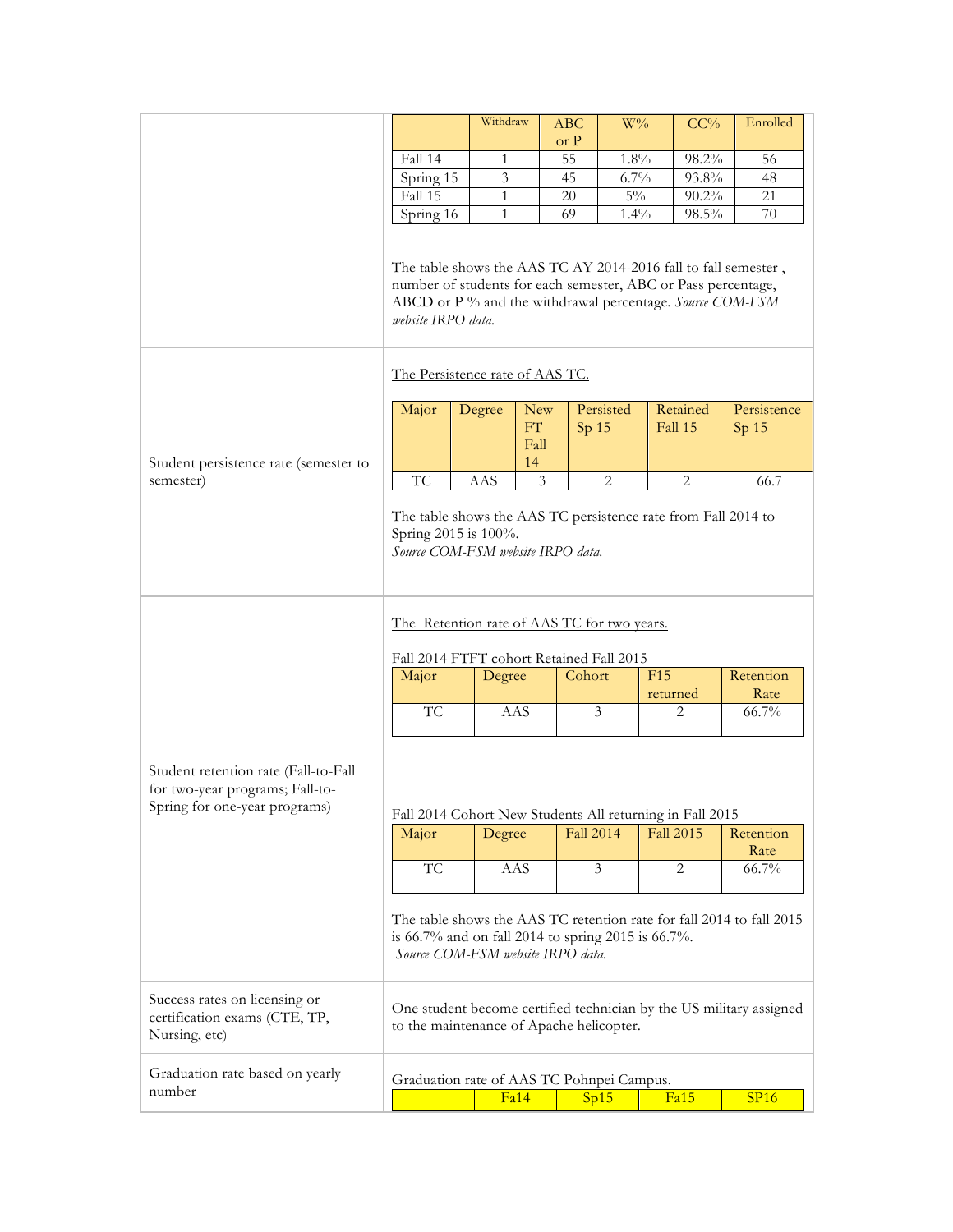|                                                                 | Number<br>οf<br>students                                                                                                                                                                                              | 12  |  |                 | 5    |
|-----------------------------------------------------------------|-----------------------------------------------------------------------------------------------------------------------------------------------------------------------------------------------------------------------|-----|--|-----------------|------|
|                                                                 | The table shows that there were 12 graduate in Fall 2014, 1 student<br>graduate in spring 2015 and 2 students graduate in fall 2015 and 5<br>Spring 2016 for AY 2012-2013. Source COM-FSM OAR Pohnpei<br>campus data. |     |  |                 |      |
|                                                                 | The data on the cost per credit hour from IRPO website is<br>for AY2012/13. The data are as follows:                                                                                                                  |     |  |                 |      |
| Students seat cost                                              |                                                                                                                                                                                                                       | F12 |  | S <sub>13</sub> | SU13 |
|                                                                 | Telecommu<br>nication                                                                                                                                                                                                 | 108 |  | $\Omega$        | 61   |
| Cost of duplicate or redundant<br>courses, programs or services | None                                                                                                                                                                                                                  |     |  |                 |      |

# **Students' satisfaction rate**

The table shown the result of students satisfaction survey for AAS Telecommunication conducted by IRPO on line last Spring 2014.

#### Student Satisfaction Survey for Major

| Answer Options                                                                                             | <b>Strongly Agree</b>                 | Agree                      | Disagree                            | Strongly<br>Disagree       | Response<br>Count |
|------------------------------------------------------------------------------------------------------------|---------------------------------------|----------------------------|-------------------------------------|----------------------------|-------------------|
| 1. Faculty care about me as an individual.                                                                 | 6                                     | s.                         | o                                   | ۰                          | 14                |
| 2. My academic advisor is approachable.                                                                    | 9                                     | 5                          | o                                   | ۰                          | 14                |
| 3. Classes are scheduled at times that are convenient                                                      | 9                                     | 5                          | ۰                                   | ۰                          | 14                |
| 4. Internships or practical experiences are provided in                                                    | 7                                     | 7                          | о                                   | $\Omega$                   | 14                |
| 5. My academic advisor helps me set goals to work                                                          | 7                                     | $\overline{z}$             | o                                   | $\circ$                    | 14                |
| 6. Library resources and services are adequate.                                                            | 5                                     | s.                         | $\blacksquare$                      | $\bullet$                  | 14                |
| 7. I am able to register for classes I need with few                                                       | з                                     | 10                         | $\blacksquare$                      | ۰                          | 14                |
| 8. The quality of instruction I receive in most of my                                                      | 5                                     | 9                          | o                                   | $\circ$                    | 14                |
| 9. Faculty are understanding of students' unique life                                                      | 1                                     | 11                         | 2                                   | $\circ$                    | 14                |
| 10. My academic advisor is concerned about my                                                              | 6                                     | 8                          | $\bullet$                           | $\circ$                    | 14                |
| 11. It is an enjoyable experience to be a student on this                                                  | 8                                     | 6                          | o                                   | ۰                          | 14                |
| 12. Faculty are fair and unbiased in their treatment of                                                    | 6                                     | $\overline{z}$             | $\blacksquare$                      | $\Omega$                   | 14                |
| 13. My academic advisor is knowledgeable about my                                                          | ø.                                    | 5                          | o                                   | $\circ$                    | 14                |
| 14. Students are made to feel welcome on this campus.                                                      | 8                                     | 6                          | o                                   | $\circ$                    | 14                |
| 15. Faculty take into consideration student differences                                                    | 4                                     | 10                         | $\bullet$                           | $\circ$                    | 14                |
| 16. My academic advisor is knowledgeable about the                                                         | 5                                     | 9                          | $\bullet$                           | $^{\circ}$                 | 14                |
| 17. The equipment in the lab facilities is kept up to date.                                                | 5                                     | 9                          | $\bullet$                           | ۰                          | 14                |
| 18. Class change (drop/add) policies are reasonable.                                                       | 6                                     | 8                          | $\bullet$                           | $\circ$                    | 14                |
| 19. I generally know what's happening on campus.                                                           | 2                                     | 12                         | o                                   | ۰                          | 14                |
| 20. Faculty provide timely feedback about student                                                          | 4                                     | 10                         | o                                   | ۰                          | 14                |
| 21. Tutoring services are readily available.                                                               | 7                                     | 7                          | ۰                                   | ۰                          | 14                |
| 22. This school does whatever it can to help me reach                                                      | 6                                     | $\overline{z}$             | $\mathbf{I}$                        | $\circ$                    | 14                |
| 23. The assessment and course placement procedures                                                         | 6<br>6                                | a<br>8                     | o                                   | $\bullet$<br>$\circ$       | 14<br>14          |
| 24. Faculty are interested in my academic problems.                                                        |                                       |                            | o                                   |                            |                   |
| 25. Nearly all of the faculty are knowledgeable in their                                                   | $\overline{z}$                        | 11                         | o                                   | 1                          | 14                |
| 26. Faculty are usually available after class and during                                                   | 5                                     | 9                          | o                                   | ۰                          | 14                |
| 27. Nearly all classes deal with practical experiences                                                     | 6                                     | $\overline{z}$             | $\mathbf{1}$                        | ۰                          | 14                |
| 28. Students are notified early in the term if they are                                                    | 8                                     | 5                          | $\blacksquare$                      | $\circ$                    | 14                |
| 29. Program requirements are clear and reasonable.                                                         | 6                                     | 8<br>9                     | ۰                                   | ۰                          | 14<br>14          |
| 30. There is a good variety of courses suitable for my                                                     | 5                                     |                            | o                                   | ۰                          |                   |
| 31. I am able to experience intellectual growth here.                                                      | 6                                     | 8                          | o                                   | $\circ$                    | 14                |
| 32. The campus faculty/staff are caring and helpful.                                                       | 4                                     | 10                         | $\bullet$                           | $\circ$                    | 14                |
| 33. My academic advisor is available when I need help.                                                     | 8<br>4                                | 5<br>$\overline{z}$        | $\mathbf{I}$<br>з                   | ۰<br>$\bullet$             | 14<br>14          |
| 34. I am able to register for classes I need with few                                                      | 5                                     | 9                          | o                                   | ۰                          | 14                |
| 35. My advisor helps me apply my program of study to<br>36. Computer labs are adequate and accessible.     | a.                                    | $\overline{z}$             | $\overline{2}$                      | ÷                          | 14                |
|                                                                                                            |                                       |                            |                                     | answered question          | 14                |
|                                                                                                            |                                       |                            |                                     |                            |                   |
|                                                                                                            |                                       |                            |                                     | skipped question           |                   |
| Please place a check mark on the appropriate option that best suits your satisfaction of the program<br>16 | and services provided by the college. |                            |                                     |                            |                   |
| 14                                                                                                         |                                       |                            |                                     |                            |                   |
| 12                                                                                                         |                                       |                            |                                     | <b>¤ Strongly Agree</b>    |                   |
| 10                                                                                                         |                                       |                            |                                     |                            |                   |
| 8                                                                                                          |                                       |                            |                                     | <b>D</b> Agree             |                   |
|                                                                                                            |                                       |                            |                                     | <b>Disagree</b>            |                   |
| 6                                                                                                          |                                       |                            |                                     |                            |                   |
| 4                                                                                                          |                                       |                            |                                     | <b>B</b> Strongly Disagree |                   |
| $\overline{2}$                                                                                             |                                       |                            |                                     |                            |                   |
|                                                                                                            |                                       |                            |                                     |                            |                   |
| ₫                                                                                                          | g                                     | s<br>ಕ                     |                                     |                            |                   |
|                                                                                                            | ৳                                     |                            |                                     |                            |                   |
|                                                                                                            |                                       |                            |                                     |                            |                   |
| Classes are<br>Faculy are.                                                                                 |                                       |                            |                                     |                            | $\circ$           |
| My academic.<br>lamable t<br>ත්<br>õ                                                                       |                                       | 29. Program.<br>27. Nearly |                                     |                            |                   |
| Faculty take into.<br>is an enjoyable.<br>13. My academic<br>ur5<br><b>and</b>                             | The assessment<br>Nearly all          | 31. lamable                | 33. My academic<br>My advisor helps |                            |                   |
| Faculty care about<br>17. The equipment<br>ωi<br>÷                                                         | 9. I generally know.<br>短<br>S.       |                            | 將                                   |                            |                   |
| ≓                                                                                                          | 21. Tutoring services                 |                            |                                     |                            |                   |
|                                                                                                            |                                       |                            |                                     |                            |                   |
|                                                                                                            |                                       |                            |                                     |                            |                   |
|                                                                                                            |                                       |                            |                                     |                            |                   |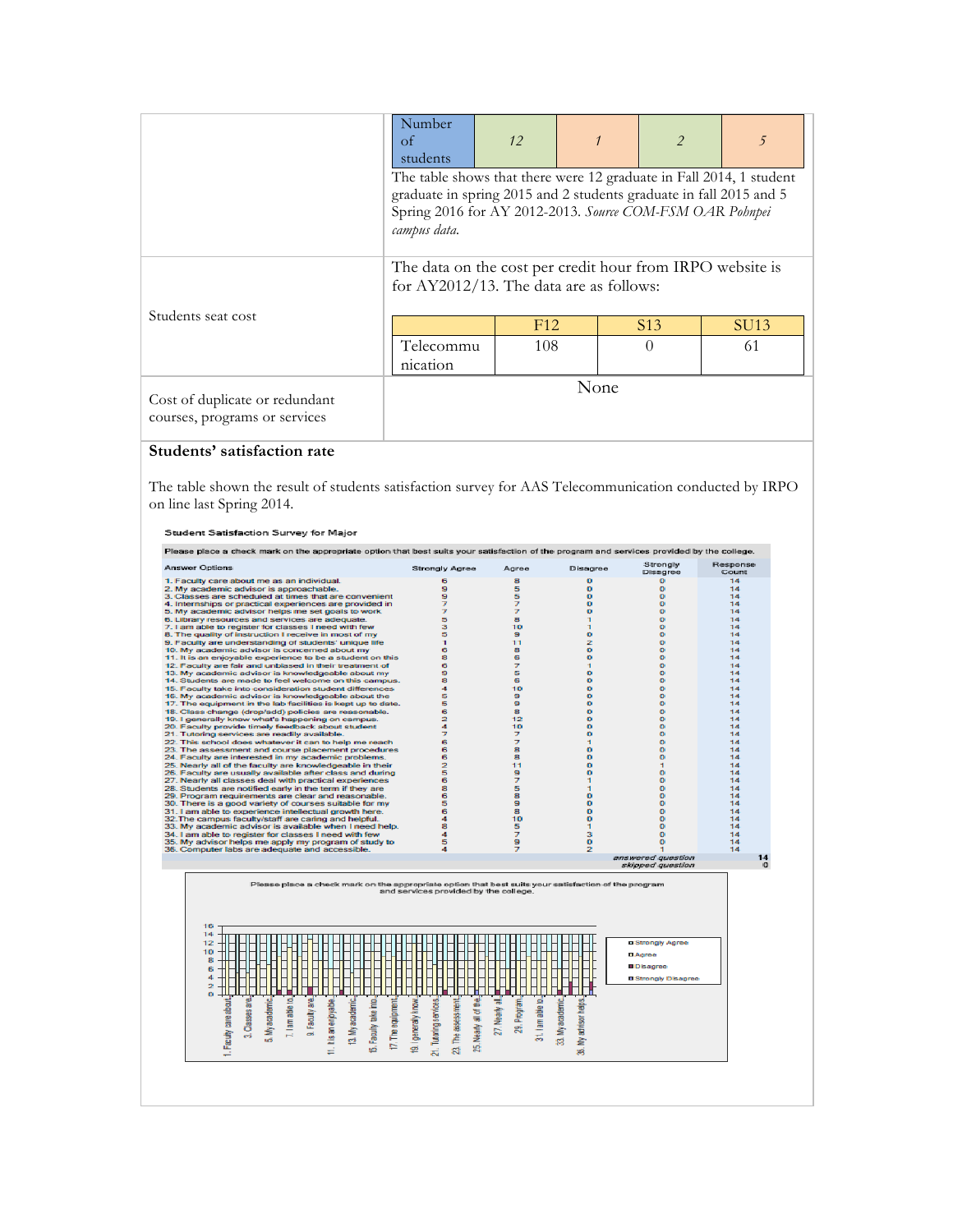| Alumni data                                                                                                                                                                                                                                     | From the 15 students graduate for AY2014-2016, 7 student pursue<br>bachelors education in China, Guam and Hawaii 1 full time<br>employed at V6AH station, 4 in FSMTC, 2 in micro PC, 1 in PEO,<br>1 in ICTV, 2 PUC, 1 RJ electrical and 4 in U.S Source Trade and<br>technology division survey 2014.                                             |  |  |  |  |  |
|-------------------------------------------------------------------------------------------------------------------------------------------------------------------------------------------------------------------------------------------------|---------------------------------------------------------------------------------------------------------------------------------------------------------------------------------------------------------------------------------------------------------------------------------------------------------------------------------------------------|--|--|--|--|--|
| Employment data and employer<br>feedback (employer survey)                                                                                                                                                                                      | The V6AH station supervisor very much satisfied in the<br>performance and skills of our AAS TC graduate which really fits the<br>job description of their AM station.<br>The FSMTC is also one of our partner employer they gave a very<br>satisfactory rating on our 4 graduate students performance which is<br>now presently employed to them. |  |  |  |  |  |
| Program added or cancelled at<br>nearby regional institutions (PCC,<br>GCC, Hawaii schools, UOG, CMI,<br>NMC)                                                                                                                                   | None                                                                                                                                                                                                                                                                                                                                              |  |  |  |  |  |
| Transfer rate                                                                                                                                                                                                                                   | For AY 2014-2016, there is 7 recorded and track that pursue his<br>education to bachelors program at China University. Source Trade and<br>technology division survey 2016.                                                                                                                                                                       |  |  |  |  |  |
| Analysis                                                                                                                                                                                                                                        |                                                                                                                                                                                                                                                                                                                                                   |  |  |  |  |  |
|                                                                                                                                                                                                                                                 | A. Program courses and enrollment.                                                                                                                                                                                                                                                                                                                |  |  |  |  |  |
|                                                                                                                                                                                                                                                 | The program courses is offered regularly according the suggested<br>courses to be taken on the catalog which result to a timely completion<br>of the program. Course student learning outcome.                                                                                                                                                    |  |  |  |  |  |
|                                                                                                                                                                                                                                                 | В.<br>Program Faculty                                                                                                                                                                                                                                                                                                                             |  |  |  |  |  |
|                                                                                                                                                                                                                                                 | $All VTE 200$ level courses have taught by the three full time faculty.                                                                                                                                                                                                                                                                           |  |  |  |  |  |
|                                                                                                                                                                                                                                                 | Student Course Learning Assessment.<br>C.                                                                                                                                                                                                                                                                                                         |  |  |  |  |  |
| $\Gamma$ :<br>Findings<br>This section provides discussion of information discovered as<br>a result of the evaluation such as problems or concerns with<br>the program and what part of the program is working well<br>and meeting expectation. | AAS TC there were seven (7) technical courses that need to take by<br>a student to earn the AAS degree. All of the courses the target is<br>70% passing rate on each assessment. The 70% target rate were met<br>on the seven courses. The turnout rate of the students who got a 70or<br>"C" or better grade is above 70%.                       |  |  |  |  |  |
|                                                                                                                                                                                                                                                 | Assessment of Program Student Learning Outcome.<br>D.                                                                                                                                                                                                                                                                                             |  |  |  |  |  |
|                                                                                                                                                                                                                                                 | AAS TC assess 5 and 6 PSLO each have a corresponding technical<br>courses which fulfill each learning outcome to comply the program<br><i>objective.</i>                                                                                                                                                                                          |  |  |  |  |  |
|                                                                                                                                                                                                                                                 | The target projection were met base on the result generated from<br>TRACDAT.                                                                                                                                                                                                                                                                      |  |  |  |  |  |
|                                                                                                                                                                                                                                                 | Program Enrollment.<br>Е.                                                                                                                                                                                                                                                                                                                         |  |  |  |  |  |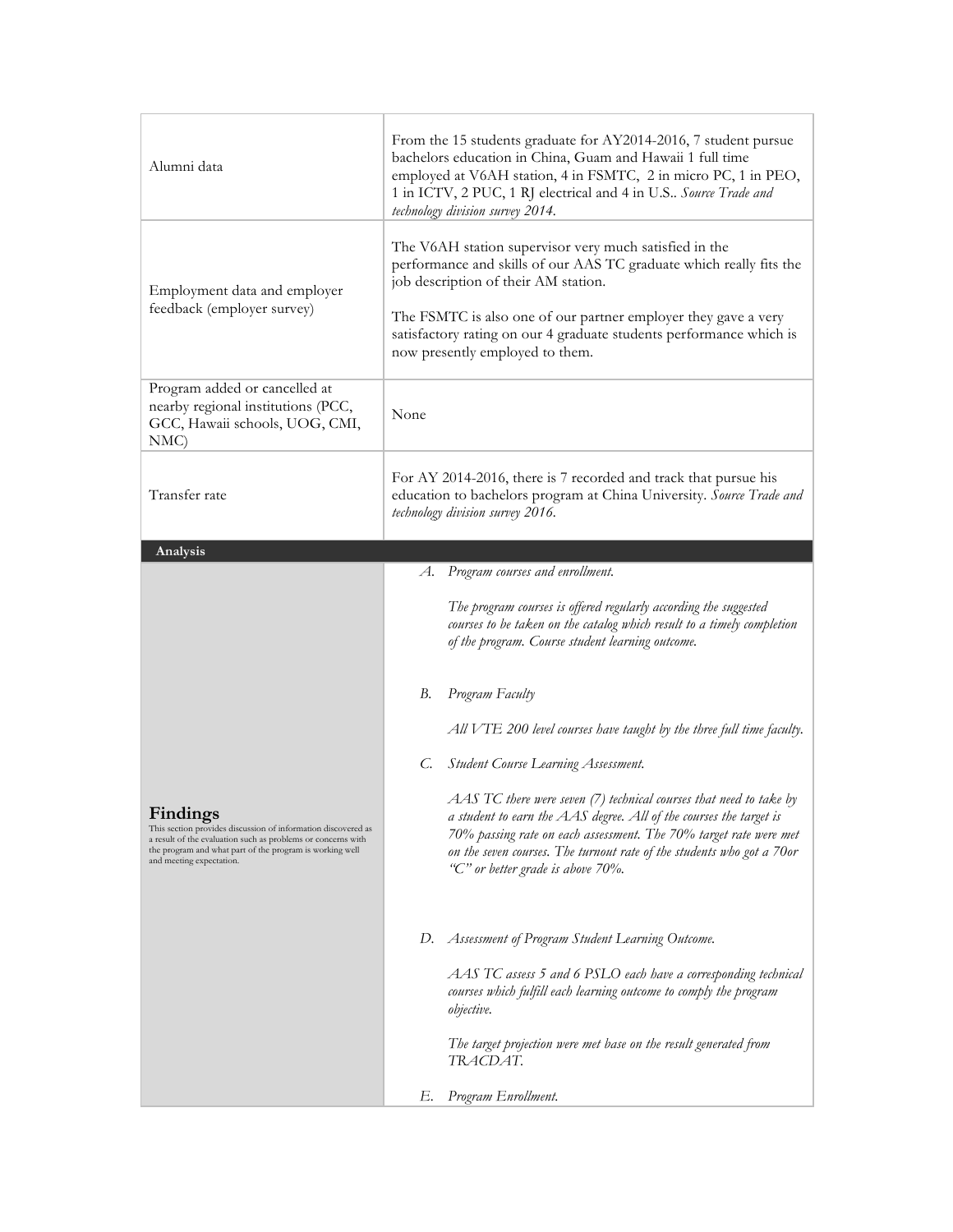### *Historical enrollment pattern*

 *Based on the data gathered the enrollment for each semester for AY 2014-2016 Fall-Spring-Fall-spring semester the trending is up going (46,28,38,48). It shows the program have increase its student enrollment during fall14 and decreases during Spring15, this is because most of the students either fail on the course prerequisite or just stop coming to school. The trending change for Fall15 and Spring 16 were it goes up going.*

*F. Average class size.*

*The average class size for AY2014-2016 varies from semester to semester are 14.5, 8.3, 10 and 15 had up and down pattern.*

*G. Course completion rate.*

*The data for AY2014-2016 completion rate for Fall-Spring-Fallspring semester 90.3%, 89.3%, 90.9% and 95.84% is above 70% projected target.*

*H. Student Persistence rate (semester to semester).*

*The result shows a 100% persistence rating.*

*I. Student Retention rate (fall to fall).*

*Fall 2013 to Fall 2014 is 50% and Fall 2014 to Fall 2015 is 66.7%. The trend goes up by 11.7%.*

*J. Success rate on licensing or certification exam.*

*One student become certified technician for the U.S. military apache helicopter on Fall 2015.*

*K. Graduation rate.*

*COM-FSM Pohnpei campus for AY F2014-SP2016 were able to produce 18 graduates for AAS ET. Source OAR COM-FSM Pohnpei.*

*L. Seat Cost-*

*AAS TC f12-108, S13-0 and SU13-61. (no new data from IRPO)*

*M. Cost of Duplicate or redundant courses, programs or services-*

*None*

*N. Students' satisfaction rate.*

*The program were rated by 14 students was tabulated using a course satisfactory survey conducted by the IRPO on Spring 14. The result is very satisfactory and shows the students are very satisfied on AAS TC program.*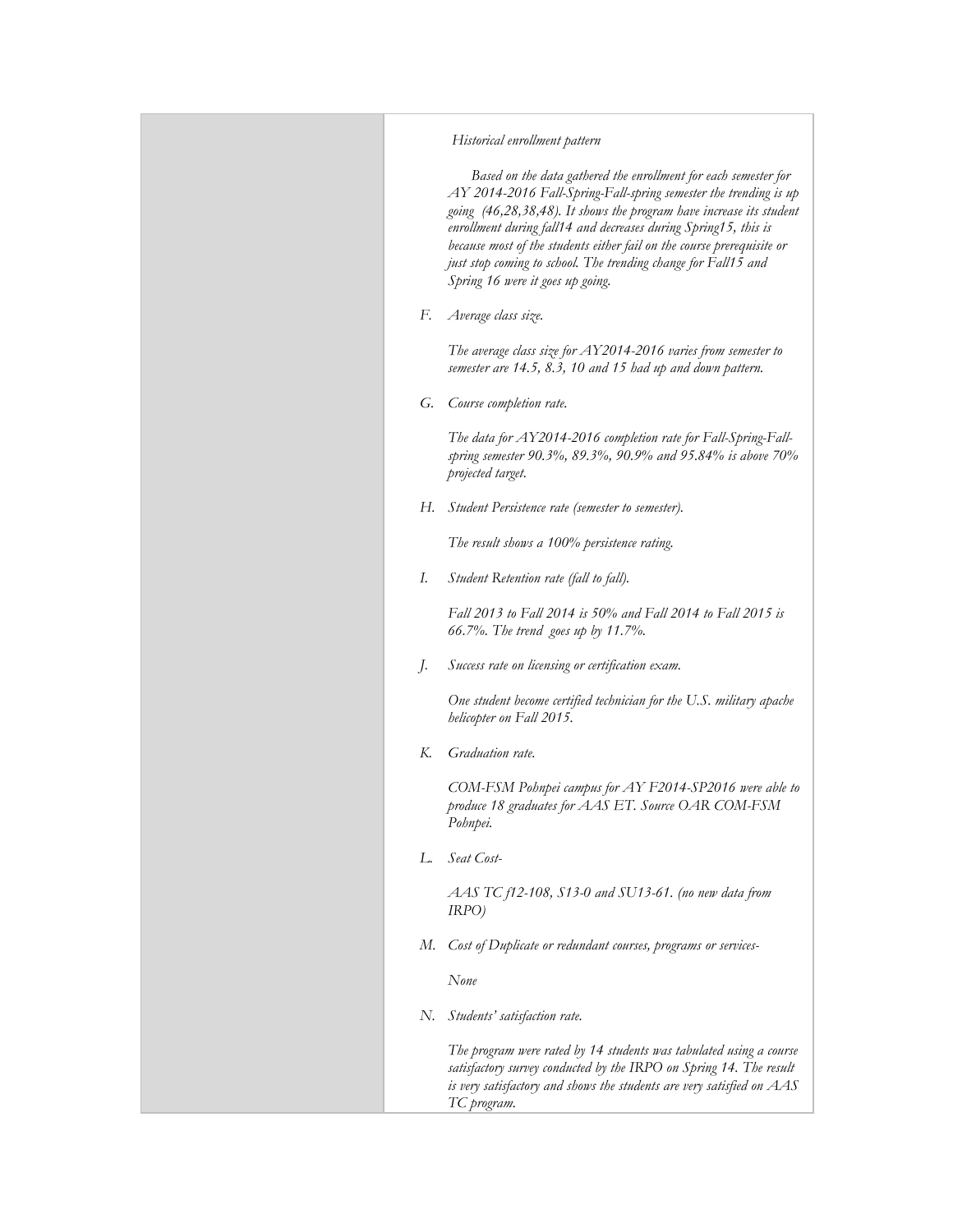|                                                                                                                                                                                                                                                                       | Alumni rate.<br>О.                                                                                                                                                                                                                                                                                                                                                                                                                                                                                                                                                                                                                                                                                                                                                                                                                                                                                                                         |
|-----------------------------------------------------------------------------------------------------------------------------------------------------------------------------------------------------------------------------------------------------------------------|--------------------------------------------------------------------------------------------------------------------------------------------------------------------------------------------------------------------------------------------------------------------------------------------------------------------------------------------------------------------------------------------------------------------------------------------------------------------------------------------------------------------------------------------------------------------------------------------------------------------------------------------------------------------------------------------------------------------------------------------------------------------------------------------------------------------------------------------------------------------------------------------------------------------------------------------|
|                                                                                                                                                                                                                                                                       | Alumni from F2014 to S2016 graduates, 7 went to chine university<br>to further their studies in the field of engineering, and 12 students are<br>employed locally at different telecommunication and electronics<br>providers in the island and 4 pass and now under training in US<br>military.                                                                                                                                                                                                                                                                                                                                                                                                                                                                                                                                                                                                                                           |
|                                                                                                                                                                                                                                                                       | Р.<br>Employment data and employer feedback.                                                                                                                                                                                                                                                                                                                                                                                                                                                                                                                                                                                                                                                                                                                                                                                                                                                                                               |
|                                                                                                                                                                                                                                                                       | 1 graduate work at V6AH AM radio station and the feedback of<br>the station supervisor is satisfactory, 1 in PUC in charge of<br>troubleshooting and repair of digital meter and 4 work in FSMTC<br>whose performance is also satisfactory as describe by their supervisor.                                                                                                                                                                                                                                                                                                                                                                                                                                                                                                                                                                                                                                                                |
|                                                                                                                                                                                                                                                                       | Program Added or cancelled at regional institutions.<br>Q.                                                                                                                                                                                                                                                                                                                                                                                                                                                                                                                                                                                                                                                                                                                                                                                                                                                                                 |
|                                                                                                                                                                                                                                                                       | None                                                                                                                                                                                                                                                                                                                                                                                                                                                                                                                                                                                                                                                                                                                                                                                                                                                                                                                                       |
|                                                                                                                                                                                                                                                                       | R.<br>Transfer rate.<br>7 students continue their education at China University.                                                                                                                                                                                                                                                                                                                                                                                                                                                                                                                                                                                                                                                                                                                                                                                                                                                           |
|                                                                                                                                                                                                                                                                       |                                                                                                                                                                                                                                                                                                                                                                                                                                                                                                                                                                                                                                                                                                                                                                                                                                                                                                                                            |
| Recommendations<br>This section provides recommendations from the program on<br>what to do to improve or enhance the quality of program and<br>course learning outcomes as well as program goals and<br>objectives. This section should also include suggestions that | It is recommended the following strategy should be adopted to ensure the<br>sustainability of TC program and meet the industry demand for TC technician.<br>Make the VTE 281 (Cellular Phone Servicing) as a regular<br>1.<br>technical course requirements instead of taking it as elective. This<br>course is only offer in COM-FSM which gives an advantage to our<br>graduate later on. Also an advance technology of the telephone system<br>which is stated in $PSLO$ 6.<br>The program need a special equipment and tools such as Hakko<br>2.<br>micro soldering handpiece, Hakko soldering station, Ho-air solder<br>station, Infrared soldering and rework station, and Trinocular stereo<br>zoom microscope to cope up on the industry miniaturization and<br>integration of electronics component for the student to become<br>competitive in field of troubleshooting and repair of telecommunication<br>products and devices. |
| describe how the program might be able to create<br>opportunities for a better program in the future. Some                                                                                                                                                            | $\beta$ .<br>Replace the VEE 266 course as one of its elective course.                                                                                                                                                                                                                                                                                                                                                                                                                                                                                                                                                                                                                                                                                                                                                                                                                                                                     |
| examples are exploring alternate delivery mechanisms,<br>forming external partnerships, or realigning with other<br>programs.                                                                                                                                         | VTE 281 should be a required technical course instead of elective<br>4.<br>course because it's outcome is geared towards meeting the PSLO 5.                                                                                                                                                                                                                                                                                                                                                                                                                                                                                                                                                                                                                                                                                                                                                                                               |
|                                                                                                                                                                                                                                                                       | 5.<br>Combined $VTE$ 280 and $VTE$ 270 into one course and include<br>more hands-on time in telephone set servicing instead.                                                                                                                                                                                                                                                                                                                                                                                                                                                                                                                                                                                                                                                                                                                                                                                                               |
|                                                                                                                                                                                                                                                                       | Purchase NIDA cards use for VEE 230, VEE 240 and VTE<br>6.<br>260. Most of these card are already defective and worn out.                                                                                                                                                                                                                                                                                                                                                                                                                                                                                                                                                                                                                                                                                                                                                                                                                  |
|                                                                                                                                                                                                                                                                       | Additional room is likewise recommended to house the NIDA<br>7.<br>materials, devices and equipment for proper securing and monitoring<br>purpose. Likewise not mix up to the workshop class room tools and<br>equipment where most of the troubleshooting and repair of equipment<br>and appliances is conducted.                                                                                                                                                                                                                                                                                                                                                                                                                                                                                                                                                                                                                         |